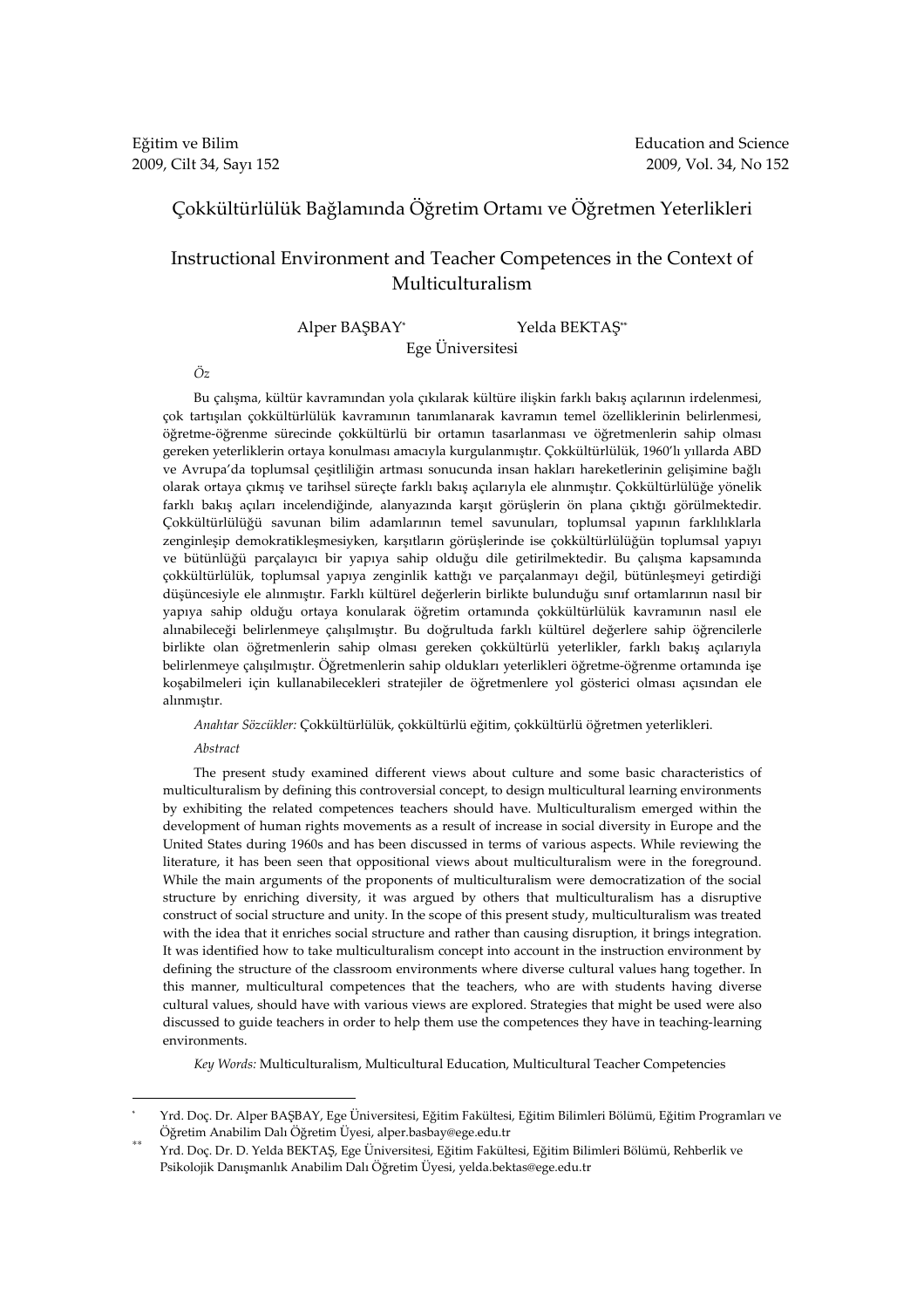#### Summary

#### Purpose

It comes across that considering individual differences is a basic principle in designing teaching-learning environments. Thinking and accepting that students might have different races, ethnicities, classes, languages, belief systems, experiences, sexual preferences and political views; considering these in planning the instructional environment and open to discussion these differences can be accepted as an important indicator of carrying cultural richness into classroom environment. In this manner, teacher profile, especially open to different cultural values and beliefs in the necessity of understanding and keeping alive these values, is needed. It is believed that teachers are required to have information about designing a multicultural instructional environment and be informed on planning classroom environment in a way that different points of views be accepted in order to have this kind of understanding. For this purpose, what the multicultural teacher competences are, what these competences include and how these shape the teacher's behaviors were tried to be exhibited. Besides, it was aimed to introduce various strategies to develop multiculturalism in classroom environment.

It is thought that the studies causing teacher candidates to earn multicultural competences might contribute to the design of teaching-learning environments and arranging teacherstudent relationship in Turkey. It is also believed that teachers should be trained according to multicultural point of views and attempts in this direction should be speeded up and it is thought that the present study might be a step in terms of taking these attempts into action.

#### Results

Multicultural education is described as the activities carried out for the aim of intellectual curiosity, self-criticism, making an independent decision after evaluating claims and evidence, respecting to other, being responsive to different thoughts and life styles and becoming distant from an ethnic central understanding. For this purpose, it is expressed that in multicultural education, learning and teaching processes should be constructed in a mutually accepted manner that it encourages the cultural pluralism and ensures respecting different cultures. In the frame of this understanding, multicultural teacher education gains importance. For the teachers, who will work in classroom environment where students with diverse cultural values are together, being aware of these values, having knowledge about these values and not seeing these as problems that should be overcome and enriching the instruction environment by using these values are considered as multicultural teacher competences. In the literature, it is mentioned that teachers should have multicultural competence especially in awareness, knowledge and skill dimensions. It is also expressed that creating multicultural teachinglearning environments depends on teachers' using various strategies besides having multicultural competences.

#### Discussion

When the opinions proposed for creating a multicultural instruction environment are reviewed, it is seen that suggestions are provided in terms of planning as well as arranging teacher-student relationships in classroom. In the instruction environments, teachers' valuing all students' cultural backgrounds, accepting diversity, encouraging students to give examples from their own lives, working for creating a social interaction environment, using various methods and techniques by supporting students' learning can be considered as a necessary and important effort for creating a multicultural instruction environment. Including instructors to teaching and learning processes especially in the faculties where teacher candidates are trained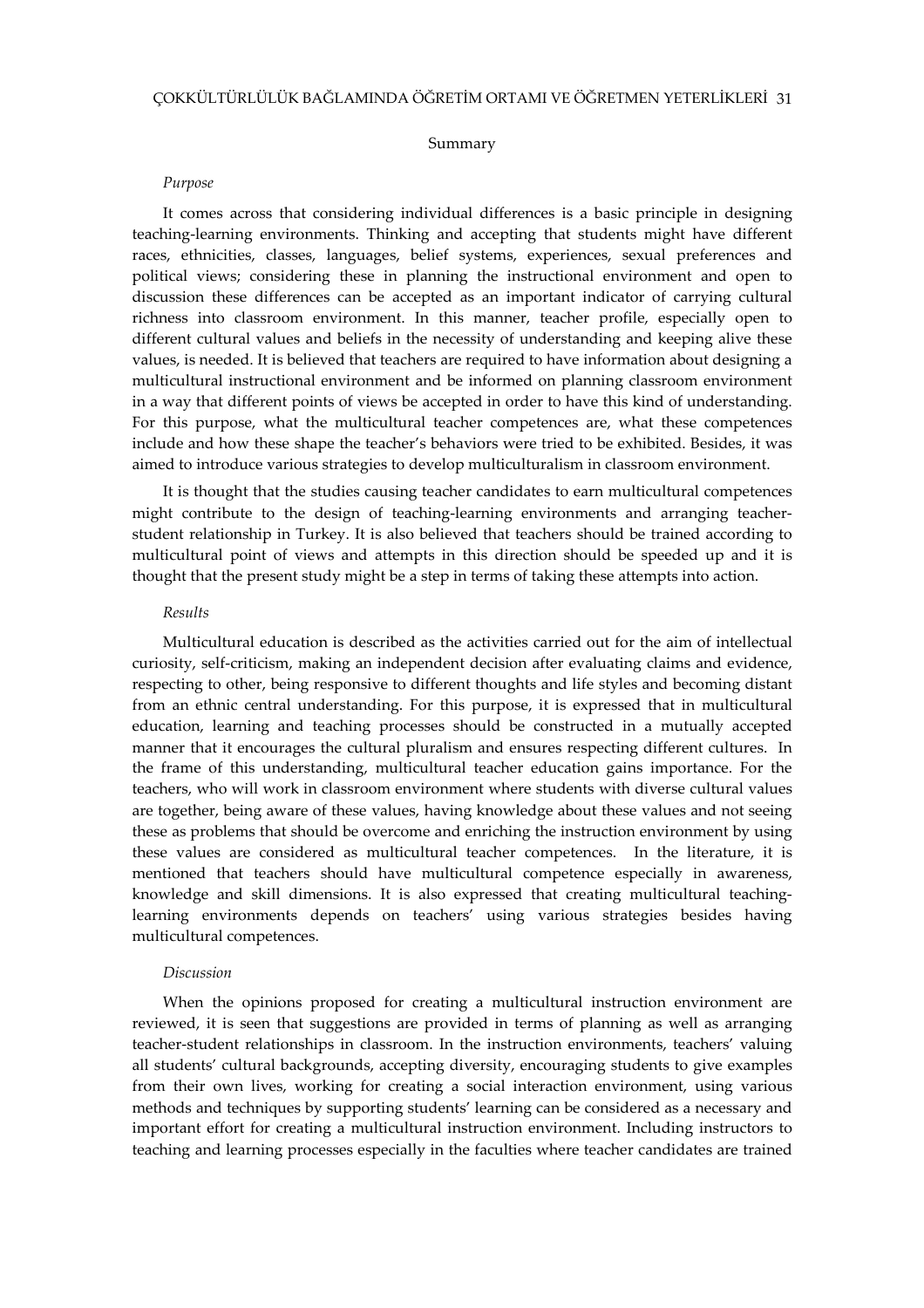gain great importance. Instructors included in teaching and learning processes by this way may also be good models for teacher candidates. Thus, rather than teaching cultural responsiveness to teacher candidates, by proving a multicultural education environment, students can be provided opportunity to make observations and make assessments and contributed to internalize multiculturalism.

# Conclusion

In the arguments about multiculturalism, it is seen that opposite views come forward and the ones who oppose multicultural mention that this understanding brings out a point of view that disrupts integration. It is also understood that the ones who defend multiculturalism consider protecting cultural richness and caring different individuals' values. Although it is not sufficiently available in Turkish literature, in the world, multiculturalism comes across as an important field of study for the professions who provide helping service. As is the case in the field of education, it is thought that to reach out students in teaching-learning environment by providing an effective service, it is necessary for teachers to have multicultural competence. Thus, it can be expressed that it is required for teachers to design instructional process in a structure open to cultural richness.

#### Giriş

Kültür, üzerinde çok çalışılan ve farklı bakış açılarıyla ele alınan bir kavramdır. İnsanoğlunun var olduğu günden bugüne kadar geçen süreçte bu olgu hep var olmuştur. Kültür bilimciler tarafından genel kabul gören tanıma göre kültür, insanlığın tarihsel birikiminin, güncel değerler, yaratımlar ve ürünlerinin, geleceğe ilişkin tasarımlar ve eğilimlerinin toplamı veya anlatımıdır (Akt. Özhan, 2006). En kısa tanımıyla ise kültür, insanın doğaya eklediği tüm maddi ve manevi varlıkların toplamıdır. Bu anlamda, insanoğlunun yarattığı, ürettiği, her mal, her ahlak kuralı bir "kültür öğesi"dir (Kongar, 1996). Bir diğer ifadeyle, "doğanın yarattıklarına karşın insanoğlunun ortaya koyduğu her şey" (Akt. Güvenç, 1994) olarak tanımlanan kültür, insanlık tarihi boyunca ortaya konulan tüm değerleri içine alan bütünleştirici bir kavramdır. Ancak kavram, kullanımı itibariyle, içinde yaşanılan bölgenin değerleriyle bezenmiş ve toplumlara özgü olma özelliğini de taşımaktadır. Ortak değerler etrafında bütünleşmiş insanlar toplulukları, topluluklar zaman içerisinde devletleri oluşturmuştur. Malinowski (Akt. Bottomore, 1984) kültürü, araçlardan, tüketim mallarından, çeşitli toplumsal grupların kuruluş kuralları ve adetlerden oluşan bütünleyici bir tüm olarak tanımlamaktadır. Bir diğer tanıma göre kültür, bir grubun yaşamını anlamlandırmasını sağlayan ve bu gruba yaşam biçimi istikametlerini sunan karmaşık bir müşterek inançlar, değerler ve kavramlar kümesidir (Fay, 2001). Kültür kavramının böyle anlaşılmasını tarihi ve sosyolojik bir yaklaşımla açıklamak kolaydır. Çünkü bilindiği gibi tarihin ilk dönemlerinde, dünyanın çok çeşitli yörelerinde birbirinden oldukça bağımsız bir şekilde çok farklı medeniyet ve kültürler doğup gelişmiştir. Bundan birkaç yüz yıl öncesine gelininceye kadar bu medeniyetler arasındaki karşılıklı ilişki ve etkileşimin de oldukça marjinal düzeyde kaldığını söylemek de mümkündür. İşte bu yüzden, bu dönem içerisinde dünyanın farklı bölgelerinde yaşayan insan gruplarınca oluşturulmuş gelenek, görenek, yaşam tarzları, toplumsal kurumlar, ahlak ve hukuk normları ve hatta inanç sistemleri (dini inanışlar) kaçınılmaz olarak kendine özgü bir yapıda ortaya çıkmıştır (Özhan, 2006).

Kültür kavramı üzerine yapılan diğer çalışmalar incelendiğinde farklı bakış açılarıyla karşılaşılmaktadır. Bu bakış açılarından bazıları ifade edilecek olursa kültür; sosyal miras ve gelenekler birliği, yaşam biçimi, idealler, değerler ve davranışlar, çevreye uyum, geniş anlamda eğitim, sosyal etkileşim ürünü, düşünüş, sembol sistemi ve bireysel psikolojinin yansıması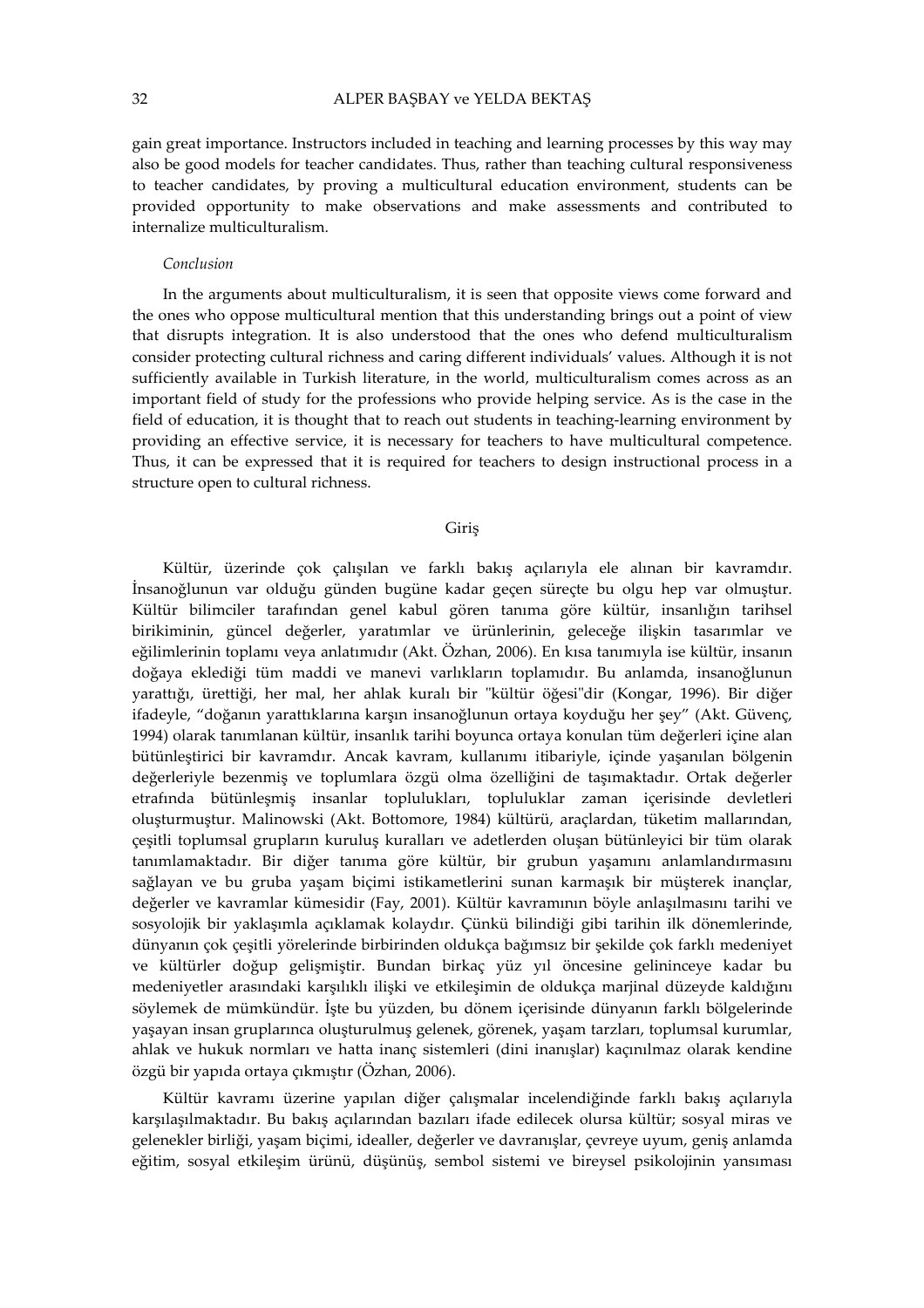olarak ele alınmaktadır (Güvenç, 1994). Kültür tanımı içinde yer alan kavramların çoğu bütünleştirici olmakla birlikte, kültürü "bireysel psikolojinin yansıması" olarak gören anlayış bütünleşik yapıdan tekil yapıya doğru bir yönelim göstermiştir. Kültürü bütünleştirici bir yapıdan uzaklaştırıp bireye odaklayan anlayışlarda, kültürü yaratanın birey olduğu üzerinde durulmaktadır. Ergin (2000), kültürün kolektif bir yaratı olmadığını, genelde, her kültür değerini yaratanın, tek tek insan olduğunu, fakat hiçbir kültürün, farklı kültürlerin karşılıklı etkileşimi olmadan gelişemediğini ifade etmektedir. Bu farklılıklar, farklı olanı yaratana bir kimlik ve kişilik kazandırdığı gibi, onun tanınmasını sağlayan özelliklerini de oluşturmaktadır.

Kültür üzerine yapılan çalışmalarda kavramın şu öğeleri içerdiği görülmektedir: Töreler, aile, soy ve akrabalık, sanat, bilgi ve eğitim, yerleşim şekilleri, üretim ve tüketim ilişkileri, yönetim, beslenme ve sağlık, inanç sistemleri, kişilik sistemi ve dil (Güvenç, 1994). Kavramı oluşturan öğeler incelendiğinde kültürün, kavramsal olarak evrensel bir değer, yaşantısal olarak da toplumsal bir değer olduğu ifade edilebilir. Ancak bu değerlerin bireyi aşan bütünleşik bir yapıya sahip olduğunu düşünmek, bilgiyi, eğitimi, inanç ve düşünce sistemini bireyden soyutlamak anlamına gelmektedir. Bu durum ciddi bir yanılgıya düşülmesine neden olabilir. Hatta Fay (2001), kültürlerin tutarlı, homojen, tek sesli ya da kendi içlerinde barışık olmadığını, çok dilli, çatışık, değişebilir ve açık olduğunu, ayrık ve çoğunca karşıtlık barındıran bir yapıya sahip olduğunu da ifade etmektedir. Gutmann (2005), liberal demokrasilerde vatandaşlığın kapsamlı ve evrensel bir kimlik olarak görülemeyeceğini, John Stuart Mill ve Ralph Waldo Emerson'un ifade ettikleri gibi insanların eşsiz, kendilerini oluşturan ve yaratıcı bireyler olduğunu vurgulamaktadır. Bununla birlikte insanların kültür taşıyıcısı oldukları ve oluşturdukları kültürlerin geçmişteki ve şimdiki kimliklerine bağlı olarak farklılık gösterdiğini vurgulamaktadır.

Bu anlayış çerçevesinde aynı coğrafya üzerinde bulunan ortak yaşantı ve inanca sahip insanların çoksesli bir düşünce sistemine sahip olabilecekleri ve farklı değerleri savunabilecekleri ifade edilebilir. Çoğulculuk farklı kültürel değerleri yarattığı gibi, ortak yaşantının farklı kültürel örüntülerle bezenmesini de sağlamaktadır. Her insan grubu kendisini diğerlerinden ayıran düşünce ve aksiyon örneklerini zamanla geliştirir. Bu soyut örnekler de kültürü oluşturur. Söz konusu soyut örnekler grup hayatında, sosyal ilişkiler içerisinde, doğrudan doğruya ya da dolaylı olarak öğrenilip elde edilirler. Bu örnekler aynı zamanda toplumun topladığı, taşıyıp getirdiği mirasın tamamıdır (Akt. Özhan, 2006). Aynı coğrafya üzerinde bulunan ve ortak mirasın parçalarını oluşturan, mozaiğin her bir parçası kültür kavramına zenginlik katmış ve çokkültürlülük kavramını doğurmuştur.

Toplumsal yapı içinde farklı olduğunu iddia eden grupların, farklılıklarını korumak ve sürdürmek amacıyla kimliklerinin tanınmasını istemesi, çokkültürlülük konusunu gündeme getirmiştir. Çokkültürlülük kavramı farklı bakış açılarına göre şekillenmektedir. Kimi araştırmacılar çokkültürlülüğü ırk, etnik köken, sınıf, cinsel yönelimler, din, yaş ve benzeri ölçütleri içerdiğini ifade ederken, kimi araştırmacılar ise çokkültürlülüğü ırk bağlamında ele almakta ve Afrikalı Amerikalılar, Hindistanlı Amerikalılar, Asyalı Amerikalılar ve Latin Amerikalılar olmak üzere dört temel ırk ile sınırlandırmaktadır (Sue, Arredondo ve McDavis, 1992).

1960'lı yıllarda Amerika Birleşik Devletleri'nde toplumsal çeşitliliğin artması, insan hakları hareketlerinin ve etnik azınlıkların ayrıca kadınların eşit hak ve olanak taleplerinin yoğunlaşması ile bu gruplara yönelik ırkçılığın, cinsiyetçiliğin ve baskının farkına varılması sonucunda 1970'lerde çokkültürlülük ve çeşitlilik kavramları ortaya çıkmıştır. Çokkültürlülük 1980'lerde ve 1990'larda bilimsel çalışmalara daha çok konu olmaya başlanan bir kavram olmuştur (Munley, Duncan, McDonnell ve Sauer, 2004). Bu kavram giderek Batı Avrupa ülkelerine de yayılmış ve göçmen grupların kültürel farklılıklarını korumada uygulanan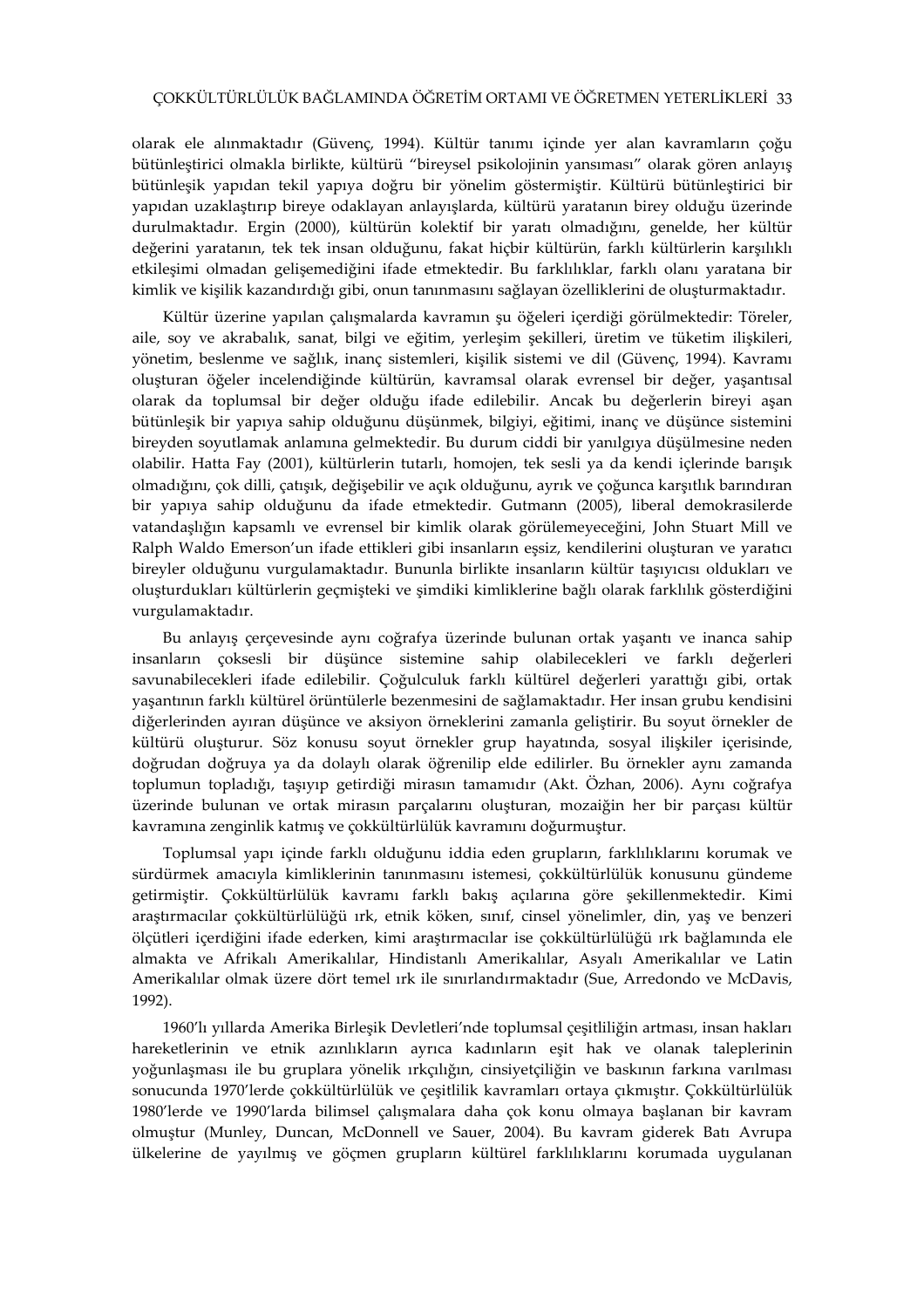politikaları da kapsar hale gelmiştir. Bunun temel nedeni, yüzyıllar süren ve yabancıların yerli topluma tam asimilasyonu amacını güden politikaların 1960'lı yıllarda iflas etmesi ve yabancılar sorununa yeni çözümler aranmasıdır. Çokkültürcü söylemlerde temel amaç, farklılıkların tanınıp hoş görülmesi yoluyla ahenkli ve verimli bir toplumun yaratılmasıdır (Yalçın 2002 a).

Çokkültürlülük; "kimlik politikası" (identity politics), "tanınma politikası" (politics of recognition) ya da "farklılık politikası" (politics of difference) kapsamında ve bu politikalara yönelik taleplerle bağlantılı bir şekilde ortaya çıkmıştır (Tambiah, 2001; akt. Altınbaş 2006). Bu kavramın tanımlanmasının, asimilasyon, bütünleşme (entegrasyon), ayrımcılık kavramları kadar kolay yapılabileceğini söylemek güçtür. Çünkü bu belirsiz kavram, ideolojik ve teorik olarak, toplumsal bir politika olarak, toplumsal yapının bir parçası olarak farklı anlamlar taşıyabilmektedir. Kavram ayrıca, kültürel farklılıkların kamusal alanda ifadesi, azınlıklara özel hakların verilmesi, azınlıkların farklı kültür ve kimliklerini koruması ve geliştirmesi, farklı kültürel yapıların gelişiminin teşvik edilmesi gibi çeşitli anlamları içermektedir.

Çokkültürlülük kavramı kendi içerisinde iki boyutlu bir yapı oluşturmaktadır. Bu boyutlardan biri farklılıkları tanımlayıcı, diğeri ise farklılıklara değer verici bir yapı sergilemektedir (Özhan, 2006). Çokkültürlülügün ilk boyutu toplum içinde yer alan çok sayıdaki etnik ve kültürel grupların varlığına işaret etmektedir. Bir ülke nüfusunun farklı etnik kümelerden oluşması, onu ancak tanılayıcı düzeyde çokkültürlü yapar. Çokkültürlü toplum modelini belirleyen, nüfusun farklı etnik kökenlerden gelen kişilerden oluşması değil, bu kişiler arasındaki toplumsal ilişkilerin belirli bir özgün çerçevede düzenlenmesidir. Bu da ikinci boyutu, yanı değer verici yapıyı oluşturmaktadır.

Çokkültürlülük kavramı farklı kültürel değerlerin korunması ve yaşatılması anlayışını benimsemektedir. Ancak bu söylemin yanında çokkültürlülüğe ilişkin eleştirel bakış açıları da alanyazında kendini göstermektedir. Yalçın (2002 b), çokkültürcü politikalara ve eğitim anlayışlarına karşı çıkan düşünürlerin, çokkültürlülüğün aslında birleştirici değil, tam tersine parçalayıcı etkisine dikkat çektiklerini dile getirmektedir. Çokkültürlülük karşıtlarına göre, bu politika, insanları bir ulus olarak birleştirmek yerine, kendi kategorilerinde tanımlayarak bölmektedir. Bu durum bütünleşmeyi olanaksızlaştırmakla kalmayıp, siyaset, kültür ve medeniyetin sonu anlamına da gelmektedir (Altınbaş, 2006). Buna karşın Yalçın'a (2002 b) göre, toplumlar genellikle homojen öğelerden oluşmuş bütünlükler değildir. Az ya da çok miktarda kendilerini farklı gören grupların sahip oldukları farklı kültürlerle bir toplum içerisindeki varlığı, çokkültürlü yapılanmaları oluşturmaktadır. Bu nedenle, çokkültürlü durum, kısaca aynı ortamı paylaşan birden fazla farklı kültürün varlığından kaynaklanan bir gerçekliktir.

Hem dünyada hem de Türkiye'de çokkültürlülüğe ilişkin farklı bakış açıları bulunmakta ve bu yönüyle çokkültürlülüğün tartışmalı bir kavram olduğu kabul edilmektedir. Sosyolojik bir olgu olarak karmaşık bir yapıya sahip olan çokkültürlülük bu çalışma kapsamında "farklı ırk, etnik köken, sınıf, cinsiyet, dil, değer, inanç sistemi, deneyim ve cinsel tercih" olarak ele alınmıştır. Çalışmada çokkültürlülüğün parçalanmayı değil, bütünleşmeyi sağlamada önemli bir unsur olduğu, farklıkların kültürel zenginlik yarattığı görüşünden hareket edilmiştir. Farklı kültürel özelliklerin korunması ve yaşatılması, farklılıkların benimsenmesi, bu yönde duyulan inanca bağlıdır. Bu doğrultuda çokkültürlülüğün devamlılığı aynı zamanda bireylerin farkı görüşlere verdiği değerlerle ilgilidir. Çetin (2005), çokkültürlülüğü farklı renklerde çiçeklere sahip bir bahçeye benzetmekte ve bu benzetmeyle çokkültürlülüğün getirdiği zenginliklere vurgu yapmaktadır.

Ergin (2000), her kültürü koruma ve geliştirmenin en gerçekçi yolunun her bireyin, bir bütün olan, doğal haklarına saygı duymak ve o hakları, tam bir eşitlikle korumak olduğunu ve her bireyin, potansiyel bir kültür kaynağı olarak kabul edilmesi gerektiğini ifade etmektedir.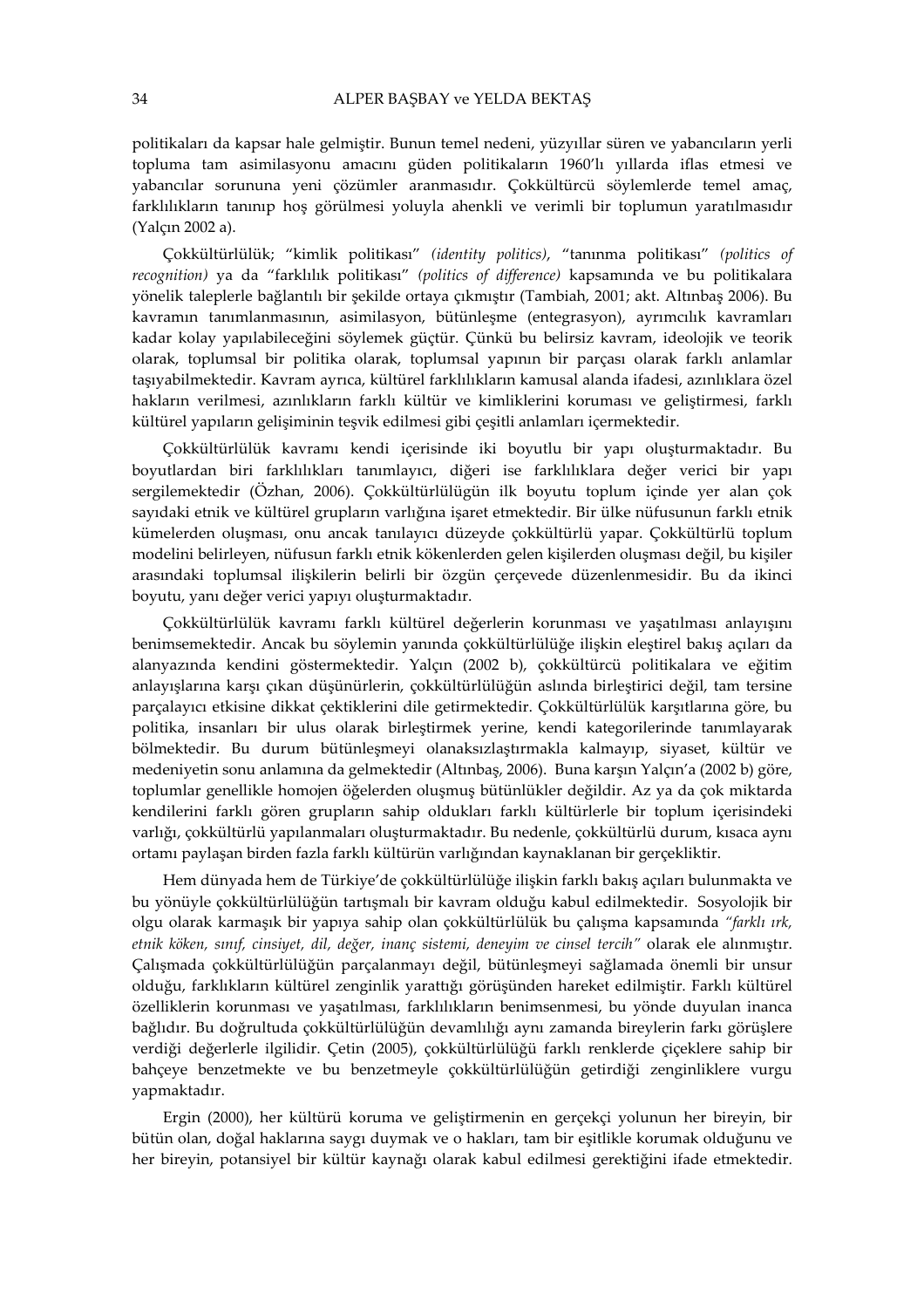Kültürler, dinamik ve gelişken oldukları için, hiç kimsenin, belli bir kültüre zorlanamayacağını ifade eden Ergin (2000), her bireyin dilediği kültürü özgürce seçebileceğini, ona katkıda bulunabileceğini veya yepyeni bir kültür yaratabileceğini vurgulamaktadır. Bu doğrultuda kültürel gelişmenin de temelinin özgürlük olduğunu ve bireye saygı duymanın, onun kültürüne saygı duymak olduğunu dile getirmektedir.

Çokkültürlüğe ve farklılıklara saygı duyulması gerekliliği UNESCO'nun kuruluş amaçları içerisinde de yer alan önemli bir olgu olmuştur. UNESCO'nun 1946 yılında yaptığı birinci genel kurul toplantısında, "Çocuk zihninin, bizzat kendi ulusal toplum yapısı ve uluslararası anlayışlarla birlikte eğitilmesi" bir amaç olarak belirlenmiştir.

UNESCO, kuruluşunun 20'nci yıldönümü olan 4 Kasım 1966'da, "Uluslararası Kültürel İşbirliği İlkeleri Bildirgesi'ni (UAKİİB)" yayımlayarak, uluslararasındaki kültürel bütünlük, ortaklık ve paylaşımı vurgulamıştır. On bir maddelik bildirgenin 1'inci maddesinde şu noktalara değinilmektedir:

- Her kültürün, saygı görmesi ve korunması gereken bir saygınlık ve değeri vardır.
- Her halkın, kültürünü geliştirmek hakkı ve ödevidir.
- Zengin değişkenliği ve çeşitliliğiyle ve karşılıklı etkileşimleriyle her kültür bütün insanlığa ait ortak mirasın bir parçasını oluşturur (Akt. Ergin, 2000).

Görüldüğü gibi farklı kültürlere saygı duymak ve farklı kültürlere duyarlı bireylerin yetiştirilmesi, Birleşmiş Milletler tarafından önem verilen konular arasında yer almaktadır. Bu doğrultuda farklı kültürlere açık olan ve farklı kültürel değerlere saygı duyan bireylerin yetiştirilmesi ve eğitim yoluyla da bu özelliklerin kazandırılması önem taşımaktadır. Ana hatlarıyla ortaya koyulmaya çalışılan çokkültürlülüğün eğitim ortamında yarattığı etkilerin irdelenmesi amacıyla çokkültürlü eğitim üzerinde durulmuştur.

Çokkültürlü eğitim anlayışına değinmeden, kısaca tek bir kültüre dayalı eğitim anlayışı üzerinde durmanın yararlı olacağı düşünülmektedir. Parekh'e (2002) göre, tekkültürlü eğitim, kendi kültürünün dar bakış açısından bakmayı ve bu bakış açısının kategorilerinde yer almayan her şeyi reddetme eğilimini içermektedir. Bu açıdan bakıldığında öğrencilere verilen değer yargılarına ilişkin tek bir pencere, onların göreceği alanı daraltmakta ve farklılıkları görmelerini engellemektedir. Bu da eleştirel düşünce ve farklılıkları kabul etme, diğerlerine değer verme anlayışı yönünde bir engel oluşturmaktadır. Parekh (2002), çokkültürlü eğitimi ise şöyle tanımlamaktadır: Entelektüel merak, özeleştiri, savları ve kanıtları değerlendirip bağımsız bir karar oluşturabilme, başkalarına saygı, farklı düşünce ve yaşam biçimlerine duyarlı olma ve etnik merkezici bir anlayıştan uzaklaşma amacına yönelik yürütülen faaliyetlerdir.

Wilson (2008), çokkültürlü eğitimin, pozitif ırksal özellikleri sınıf atmosferine dahil etme ve bunları birleştirmeyi amaçladığını ifade etmektedir. Bu amaçla, çokkültürlü eğitimde öğrenme ve öğretme sürecinin kültürel çoğulculuğu teşvik edecek ve farklı kültürlere saygı duyulmasını sağlayacak biçimde ortak anlaşma çerçevesinde inşa edilmesi gerektiğini dile getirmektedir. Bu anlayış çerçevesinde çokkültürlü öğretmen eğitimi de önem kazanmaktadır. ABD'de, Öğretmen Eğitimi Ulusal Akreditasyon Kurulu (NCATE) "Farklı Öğrencilerle Çalışma Deneyimleri"ni öğretmen eğitimindeki altı temel standarttan biri olarak kabul etmektedir (Professional Standards, 2008). Bu bağlamda, öğretmenlerin güven belgesi alabilmesi için tüm öğretmen eğitimi veren programların çokkültürlü eğitim konusunda dersler içermesi gerekmektedir (Kelm, Warring ve Rau, 2001).

Avrupa Birliği de farklı kültürlerin yaşatılması, farklı dillerin desteklenmesi konusunda çalışmalar yürütmektedir. Bu projelerden biri olan CC-WISE projesi bu amaca yönelik özgün bir eğitim modeli oluşturma çabası sergilemektedir. Projenin amacı, kültürlerarası ve disiplinlerarası uygulanabilirliğe sahip bir eğitim modeli yaratmak olarak açıklanmaktadır.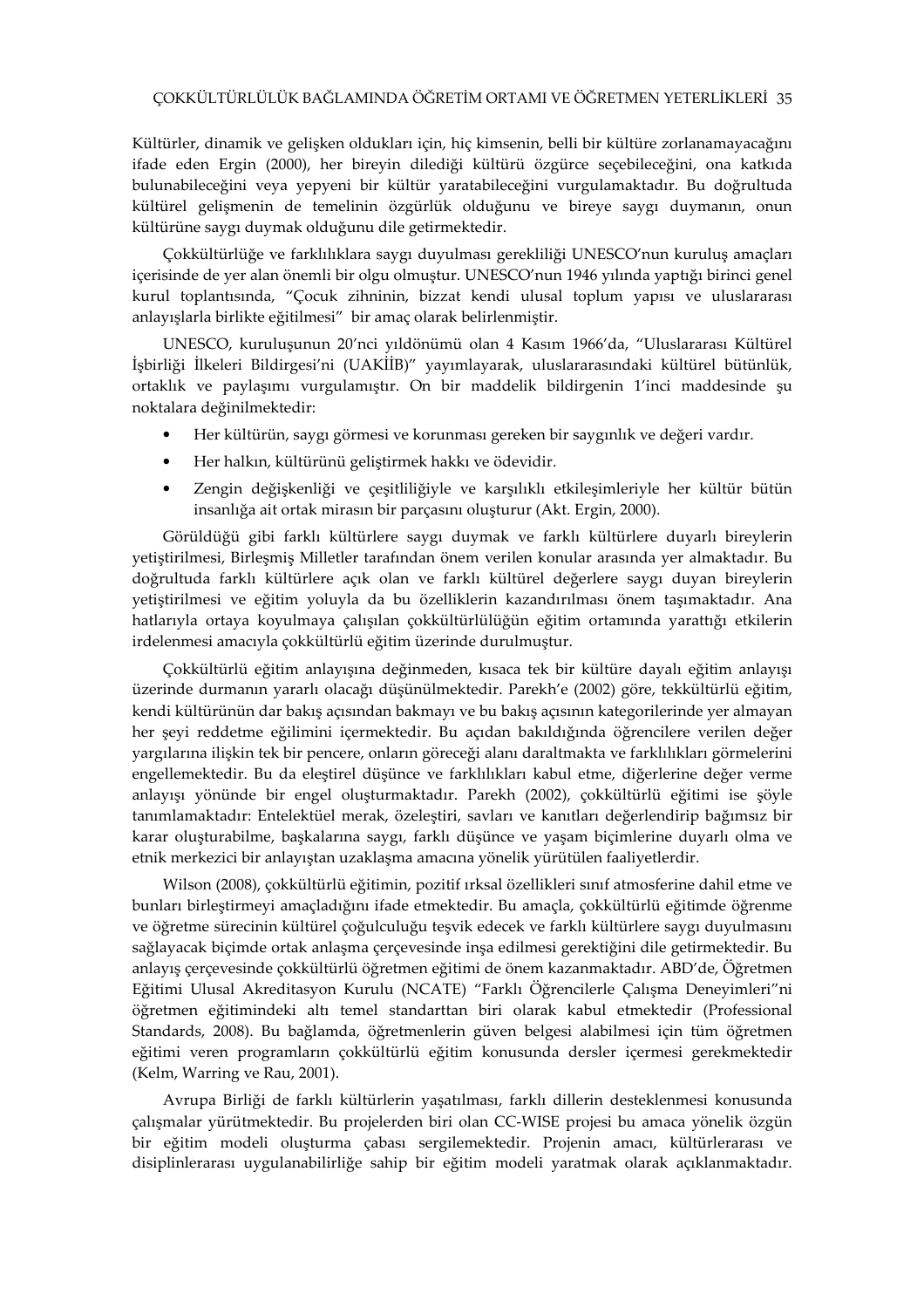Proje, öğretmenlerin kültürel çeşitliliğin değerlerine karşı çokkültürlü bir farkındalık, hoşgörü ve anlayış ortaya koyan, Avrupa bağlamında kültürlerarası diyalogu tanıtan bir eğitim oluşumunu sürdürebilmelerine elverecek uygun metodolojiye duyulan ihtiyaca bir yanıt bulmak amacıyla tasarlanmıştır. Öte yandan proje, öğretmenin öğretim sürecindeki rolünü yalnızca bir konuşmacı olmaktan, öğrencilerin öğrenmelerini sağlamada becerikli bir düzenleyiciye, bilgi ve beceri dağarcıklarını geliştirmelerine yardım eden bir "rehber"e dönüştürme ihtiyacından yola çıkmıştır (CC-WISE, 2006).

Çokkültürlü eğitim üzerinde yapılan çalışmalar incelendiğinde, farklı kültürlerden gelen öğrencilerle etkili bir öğrenme ortamı yaratma konusunda öğretmen adaylarına bilgi sağlayan bazı araştırmalara rastlanmaktadır. Ancak araştırmalar sınırlı durumdadır (McIntyre, 2002; akt. Kitsantas ve Talletrand, 2005). Araştırmalarda ortaya çıkan önemli bir bulgu, gerekli altyapıya sahip olmayan birçok öğretmenin farklı kültürlerden olan öğrenciler için öğrenme ortamını kurgulama konusunda yeteri kadar hazırlıklı olmadıklarıdır (Gay, 2002). Öğretmen yetiştirme sürecinde kültüre duyarlı eğitimi savunan programlar yalnızca sınıf ortamı veya alan uygulamalarıyla sınırlı kalan geleneksel öğretim yöntemlerini (Örn: otobiyografiler, çokkültürlü ödevler, kültürel terapi, tartışma ve alan uygulaması) kullanmaktadırlar (Sleeter, 2001). Nitekim dört eğitim fakültesinin öğretim üyeleri ile yapılmış kapsamlı bir çalışmanın bulgularında da öğretim üyelerinin sıklıkla farklı kültürlerden olan öğrencilerle karşılaştıkları (%94), kültüre duyarlı eğitim programlarının gerekliliğine inanıldığı, ancak bunu hayata geçirme konusunda sıkıntılar yaşandığı görülmüştür (Smolen, Colville-Hall, Liang ve Mac Donald, 2006). Bu sıkıntıların ortadan kaldırılabilmesi için öğretmenlere ve öğretmen adaylarına farklı kültürlerden gelen öğrencilere yönelik öğrenme ortamlarının tasarlanması için gerekli olan becerilerin kazandırılmasının önemli olduğu düşünülmektedir.

Chan (2002), iki farklı okulda çokkültürlü eğitim programı hazırlamış ve bu programda etkin olarak yer alan bireyleri gözlemlemiştir. Bu programda Karayip, Kore, ve Afrika-Amerika dansları ile Tai Chi Chuan ve yogaya da yer verilmiştir. Araştırma kapsamında ilk olarak öğretmenlere eğitim programı anlatılmış, haftalık toplantılar yapılmış, ardından hem öğrenciler hem de öğretmenlerle çeşitli uygulamalar yapılmıştır. Araştırmanın sonucunda kültürel değerlerin fark edildiği ve kültürel farklılıkların kabul gördüğü bulguları elde edilmiştir. Öğrencilerin proje bitiminde olumlu tutum sergiledikleri görülmüş ve kültürel duyarlılık kazandırmada farklı kültürlerin sanatlarını veya müziklerini takdir etmenin önemi vurgulanmıştır.

Araştırmalarda ağırlıklı olarak çokkültürlü eğitimin önemli olduğu, üzerinde titizlikle durulması gerektiği dile getirilmektedir. McNeal (2005), çokkültürlü öğretmen eğitimi programını tamamlayan ilköğretim ikinci kademede çalışan iki İngilizce öğretmeninin derslerindeki uygulamalarına bu eğitimin etkisini araştırmıştır. Üç ayrı sınıf düzeyinde 16 ders saati gözlemlenerek, ders programları ve öğretmenlerin gelişim dosyaları incelenerek ayrıca internet üzerinden röportajlarla toplanan veriler nitel veri analizi yöntemlerinden yararlanılarak analiz edilmiştir. Araştırmanın bulguları çokkültürlü öğretmen eğitimi programının öğretmenlerin uygulamalarında anlamlı düzeyde etkisi olduğunu, ayrıca bu eğitimin dışında, öğretmenin görev yapmakta olduğu okul ortamı ve öğretmenin kişisel özelliklerinin de süreci etkileyen önemli değişkenler olduğunu göstermiştir. Genel olarak araştırmalarda çokkültürlü eğitimin önemi vurgulanmakta, ancak uygulamada bazı sıkıntıların yaşandığı da araştırmacılar tarafından ifade edilmektedir. Ezer, Millet ve Patkin (2006), İsrail'de bulunan iki üniversitenin eğitim fakültelerinde yaptıkları çalışmada bunu açık şekilde dile getirmişlerdir. Araştırmacılar, öğretim üyelerinin öğrencilere kültürel duyarlılık kazandırmada öğretmenlerin rolüne, eğitim fakültelerindeki farklı kültürel altyapılara sahip olan öğrencilerin ihtiyaçlarına, öğretmen ve üniversitenin rollerine ve öğretmen eğitiminde çokkültürlü eğitimin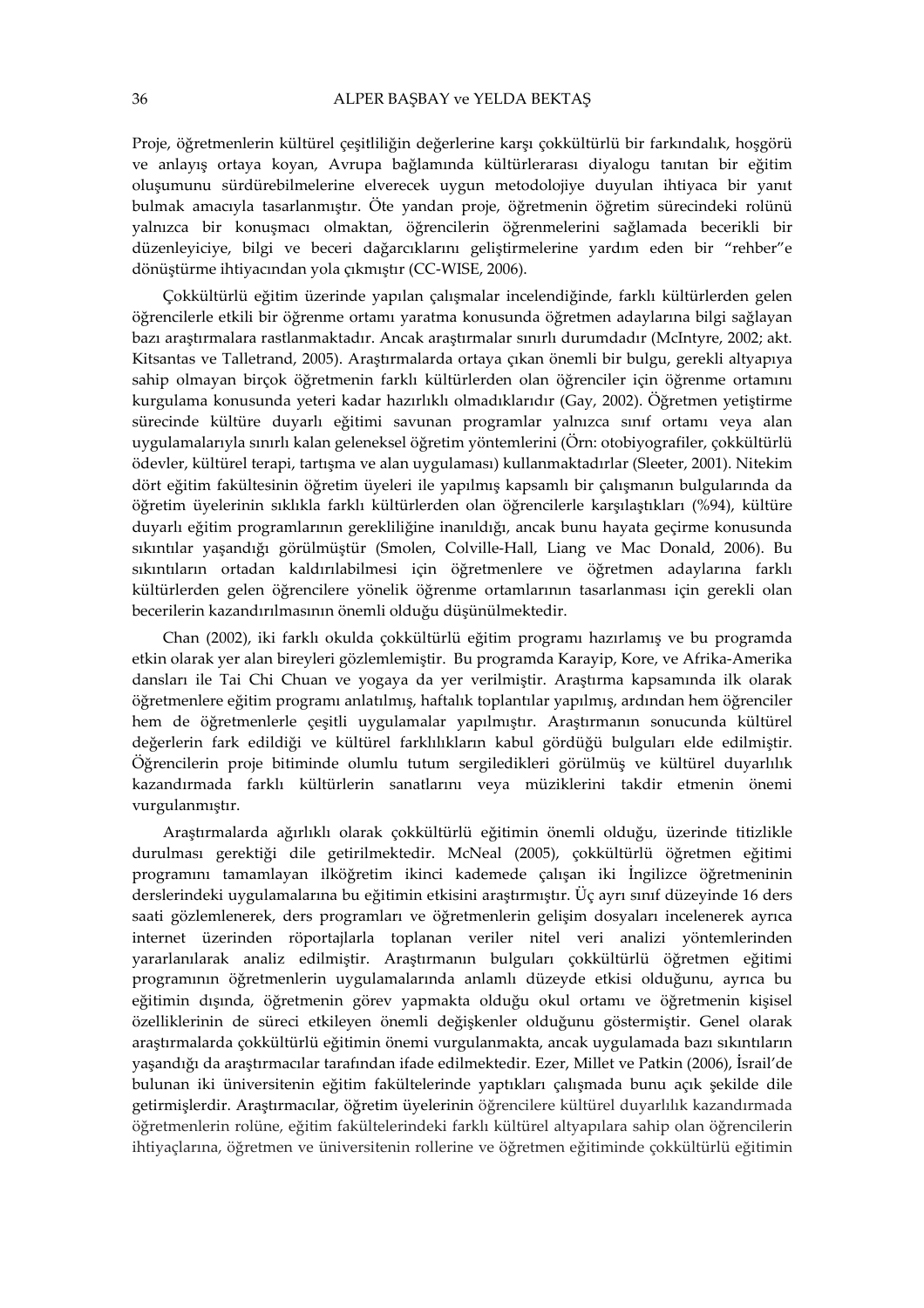yerine ilişkin görüşlerini incelemişlerdir. Araştırmanın bulgularında her ne kadar çokkültürlü eğitimin çok önemli olduğu bulunmuş olsa da çokkültürlü eğitimi hayata geçirme konusunda sıkıntılar yaşandığı görülmüştür.

### Çalışmanın Amacı ve Önemi

Öğretme-öğrenme ortamlarının tasarlanmasında bireysel ayrılıkları dikkate almak, temel bir ilke olarak karşımıza çıkmaktadır. Öğrencilerin farklı ırk, etnik köken, sınıf, cinsiyet, dil, inanç sistemi, deneyim, cinsel tercih ve politik görüşe sahip olabileceklerini düşünmek, kabul etmek, öğretim ortamını düzenlerken bunları dikkate almak ve bu farklılıkları tartışmaya açık olmak, kültürel zenginliği sınıf ortamına taşımanın önemli bir göstergesi olarak kabul edilebilir. Bu doğrultuda özellikle farklı kültürel değerlere açık olan, bu değerleri anlama ve yaşatma gerekliliğine inanan öğretmen profiline ihtiyaç duyulmaktadır. Öğretmenlerin bu yönde bir anlayışa sahip olabilmesi için çokkültürlü bir öğretim ortamının tasarlanması konusunda bilgi sahibi olması ve sınıf atmosferini farklı bakış açılarını kabul edecek şekilde kurgulaması yönünde bilgilendirilmeleri gerektiğine inanılmaktadır. Bu amaçla çalışma kapsamında öğretmenlerin kültüre duyarlık yeterliklerinin neler olduğu, bu yeterliklerin neleri içerdiği ve öğretmen davranışlarını nasıl biçimlendirdiği ortaya konulmaya çalışılmıştır. Beraberinde sınıf ortamında çokkültürlülüğü geliştirmek için kullanılabilecek çeşitli stratejilerin tanıtılması amaçlanmıştır.

Türkiye'de öğretmen adaylarına kültüre duyarlı yeterlik kazandırmaya yönelik çalışmaların, öğretme-öğrenme ortamlarının tasarlanması ve öğretmen-öğrenci ilişkilerinin düzenlenmesine önemli katkı sağlayacağı düşünülmektedir. Öğretmenlerin çokkültürlü bakış açılarına göre yetiştirilmesi ve bu yöndeki girişimlere hız verilmesi gerekliliğine inanılmakta ve bu çalışmanın bu girişimleri harekete geçirici bir adım olması yönünden önemli olduğu düşünülmektedir.

## Öğretmenlerin Kültüre Duyarlılık Yeterlikleri

Çokkültürlü yeterlik (multicultural competence) özellikle yardım hizmeti sunan meslekler için oldukça önemli ve yoğun bir şekilde tartışılan konuların başında gelmektedir. Uygulamalı psikoloji, psikiyatri, sosyal hizmetler, psikolojik danışma ve eğitim, bu konunun önemini en çok vurgulayan alanlar olmuştur (Moodley, 2007). Çokkültürlü yeterlik, Sue, Arredondo ve McDavis'in (1992), kültürlerarası psikolojik danışmanın asgari düzeyde sahip olması gereken üç temel yeterliliği tanımlanması ile ilk olarak psikolojik danışma alanında yer almıştır. Bu üç yeterlik; a) kendi değerleri, varsayımları ve önyargılarının farkında olmak, b) farklı kültürlere mensup danışanların dünya görüşlerini anlamak ve c) farklı müdahale yöntemleri ve tekniklerini uygulamak olarak tanımlanmıştır. Bu üç yeterlik kendi içinde a) inançlar ve tutumlar, b) bilgi ve c) beceriler olmak üzere üç ayrı boyutta ele alınmaktadır.

Öğretmenlerin kültüre duyarlılık yeterlikleri çeşitli yaklaşımlarla açıklanmaktadır. Bu yaklaşımlar içinde "Öğretmenler İçin Çokkültürlü ve Akademik Yeterlikler" (Multicultural and Academic Competences for Teacher) yaklaşımı kendini anlama, diğerlerinin kültürlerini anlama ve akademik-çokkültürlü yeterlikler olmak üzere üç temel yeterlik üzerinde durmaktadır. Diğer bir yaklaşım ise "Toyluktan Uzmanlığa: Öğretmenler İçin Çokkültürlü Yeterlikler"dir (From Novice to Expert: Multicultural Competence for Teachers). Bu yaklaşım Dreyfus ve Dreyfus'un (1986; akt. Washington, 2003), mesleki gelişim sürecindeki beş temel aşamasının Berliner (1988), tarafından öğretmenlik mesleğine de uyarlanmış formudur ve kültüre duyarlık yeterliklerini gelişimsel bakış açısı ile ele almaktadır (Akt. Washington, 2003). Bu yaklaşıma göre ilk aşama olan toyluk aşamasında öğretmenler öğrenci çeşitliliğini üstesinden gelinmesi gereken bir problem olarak ele almakta ve bireyselleştirilmiş öğretimi bu problemin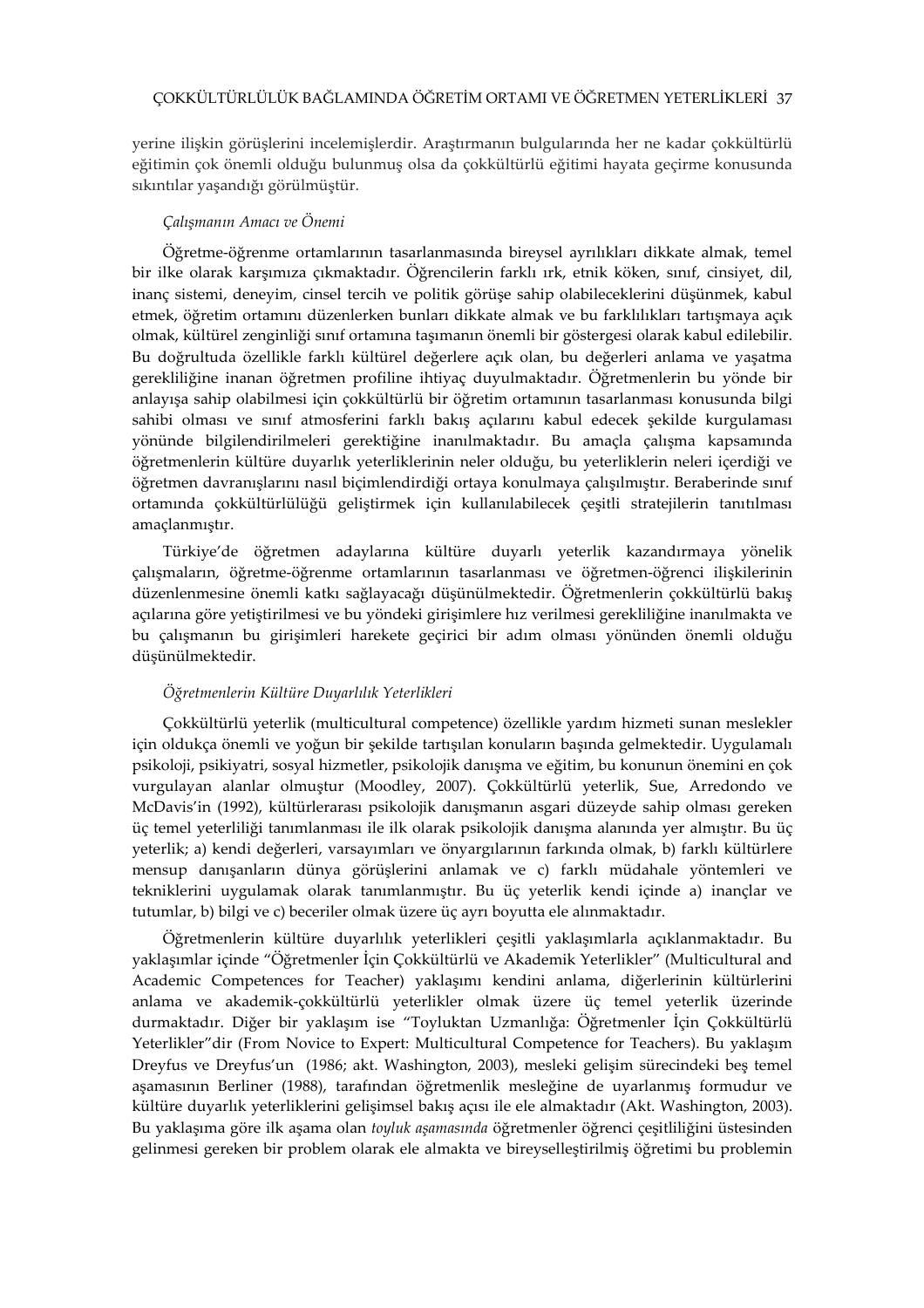çözümü olarak görmekteyken; son aşama olan uzmanlık aşamasında ise öğretmenler öğretim sürecini, kendilerini, öğrencilerini ve öğretimin ne zaman tamamlandığını anlama yeterliğine sahiptir. Bu aşamadaki öğretmenler problem çözücü nitelikte, sınıf içindeki çeşitli kültürel yaşantıları gözlemleyebilen ve yorumlayabilen yapıya sahiptirler (Washington, 2003).

Banks (1991; akt. Taylor ve Quintana, 2003) ise, kültüre duyarlı öğretmen yeterliklerini daha geniş bir çerçevede ele alarak üç düzeyde sınıflamıştır: a) Kişisel düzey, b) Sınıf düzeyi ve c) Kurum/okul düzeyi. Öğretmenlerin kişisel düzeyde sahip olması beklenen yeterlikler, bireyin kendi kültürel kimliğini araştırması ve kültürel kimliğinin tarihini bilmesidir. Sınıf düzeyinde yeterlikler; azınlık öğrencilerini "diğerleri" olarak görmeme, sınıf kültürünü ve bunun öğrenmeye etkisini anlama, sınıfta ve okulda temsil edilen tüm kültürlere saygı duyulan bir sınıf ortamı oluşturma, kültüre duyarlı öğretim programı ve öğretim yöntemleri kullanma, tüm öğrenciler ile iletişim içinde olma ve tüm öğrenciler arasındaki iletişimi sağlama, öğrencilerin kültürel özelliklerini öğretim içine yerleştirme ve buna saygı duyma olarak sıralanmaktadır. Kurum/okul düzeyinde ise çokkültürlülüğü içeren felsefe ve görev oluşturma, öğreticiler için hesap verebilirlik ölçütlerini açık etme, çokkültürlü ortamlar için politika oluşturma ve çokkültürlü eğitim uygulamalarına yönetimsel ve finansal destek sağlama, belirlenen yeterlikler arasındadır.

 Gay (2000; akt. Gay, 2002), kültüre duyarlı öğretimi "öğretimin daha etkili olabilmesi için farklı etnik kökene sahip olan öğrencilerin kültürel özelliklerini, deneyimlerini ve bakış açılarını kullanmak" olarak tanımlamıştır. Bu tanımlamada akademik bilgi ve beceriler ne zaman öğrencilerin yaşantıları ve bakış açılarına yerleştirilebilirse, o zaman daha anlamlı ve daha dikkat çekici olur, daha kolay öğrenilir varsayımı temel alınmıştır. Öğretmenlerin sahip olması beklenen çokkültürlü yeterlikler; a) kendi kültürel kimliği ve önyargılarının farkında olma, b) kendi kültüründen farklı olan grupların dünya görüşlerini öğrenme eğiliminde olma ve c) kültüre duyarlı öğretim yöntemlerini geliştirme boyutlarını içermektedir. Kısaca, kültüre duyarlı öğretim uygulamaları, öğrencilerin deneyimlerini, kültürel özelliklerini ve etkili öğretim sunacak yaklaşımları dikkate almaktadır.

Villegas ve Lucas (2002) ise, bu üç yeterlik tanımını daha da genişleterek kültüre duyarlı öğretmenlerin sahip olması gereken altı özellik tanımlamışlardır:

- 1. Sosyokültürel açıdan bilinçli olmak, yani gerçeği algılamanın birçok farklı yönü olduğunu ve bu yönlerin bireylerin sosyal ortamlarından etkilendiğinin farkında olmak,
- 2. Tüm öğrencilerdeki öğrenme kaynaklarını görebilmek, farklılıkları üstesinden gelinmesi gereken problemler olarak görmemek,
- 3. Okulların tüm öğrencilere eğitimsel zenginlik ve çeşitlilik sağlama işlevinde kendi sorumluluğunun farkında olmak,
- 4. Öğrencilerin bilgileri nasıl yapılandırdığını anlamak ve öğrenenlerin bilgiyi yapılandırmasına destek olmak,
- 5. Öğrencilerinin yaşamları hakkında bilgi sahibi olmak,
- 6. Öğrencilerin yaşamları hakkında edindiği bilgilerle öğretimi yeniden tasarlamak.

Bu özellikler tek tek ele alındığında sosyokültürel açıdan bilinçli olmak, bireylerin kendilerine has düşünme, davranma yolları olduğunu ve bunların kişinin etnik kökeni, sosyal sınıfı ve dili gibi faktörlerden etkilendiğinin farkında olmaktır (Banks, 1996; akt., Villegas ve Lucas, 2002). Bu anlayış çerçevesinde öncelikle öğretmenlerin kendi sosyokültürel kimliklerini araştırmaları gerekmektedir. Öğretmen, "Sosyal ve kültürel açıdan ben kimim?", "Hangi sosyal ve kültürel gruplara aidim?", "Bu gruplara bağlılık düzeyim ne?", "Bu gruplara ait olmak kişisel ve ailevi geçmişimi nasıl şekillendirmiş?" gibi sorular üzerinde düşünmelidir.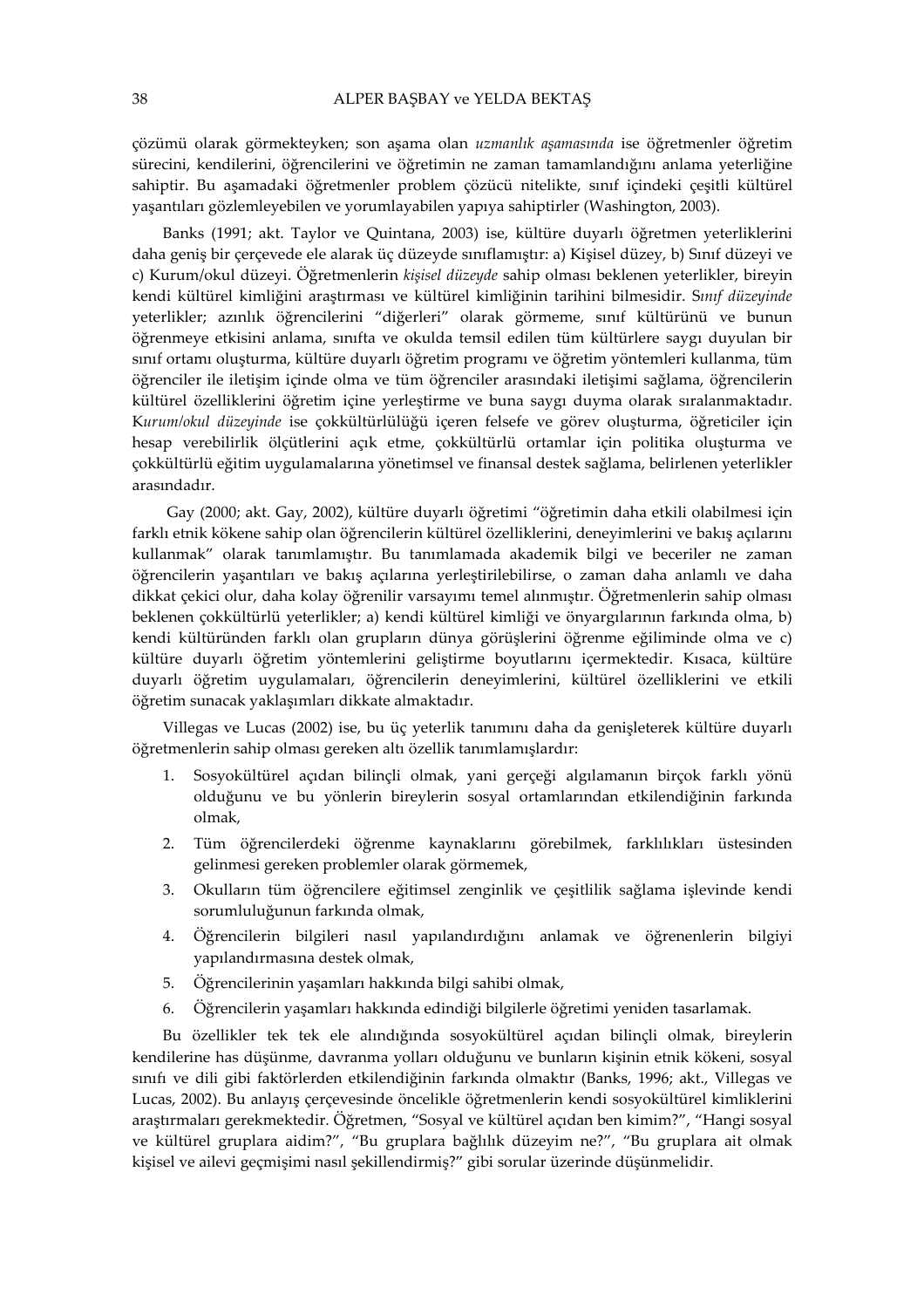# ÇOKKÜLTÜRLÜLÜK BAĞLAMINDA ÖĞRETİM ORTAMI VE ÖĞRETMEN YETERLİKLERİ 39

Tüm öğrencilerdeki öğrenme kaynaklarını görebilmek özelliği ise farklı kültürlerden olan bireylerin birçok şeyi zaten bildiğini, çeşitli kavramlara, deneyimlere ve dillere sahip olduğunu ve bu sayede öğrenmelerini genişletebileceğini bilmektir. Bu bilinçteki öğretmenler farklı kültürlerden olan öğrencileri zengin bilgi ve deneyimlerini okula taşıyan öğrenenler olarak görmektedir. Unutmamak gerekir ki öğretmenlerin tutumları, öğrenciler hakkındaki beklentilerini, öğrencilere davranışlarını ve öğrencilerin ne öğrendiklerini anlamlı şekilde belirlemektedir (Irvine, 1990; akt., Villages ve Lucas, 2002). Bu nedenle, öğretmenler için farklı gruplar hakkında kişisel inançların farkında olmak ve olumsuz tutumları ile yüzleşmek önemlidir. Öğrencilerin çeşitli öğrenmelerle okula geldiğine inanan öğretmenler bu inançlarını; a) öğrencilere kendi öğrenmelerini gözlemleme yolları öğreterek, b) öğrencilerden yüksek performans bekleyerek ve öğrencileri bu beklentileri karşılayabilecekleri yönünde destekleyerek ve c) öğrencilerin okula taşıdıkları kişisel ve kültürel değerlerinin üzerine yeni bilgiler ekleyerek kendilerini geliştirmelerine yardımcı olarak gösterirler.

Öğretmenlerin "değişim ajanı" olarak öğrencilerin değişiminde sorumluluk alması, üçüncü temel özellik olarak ele alınmıştır. Öğretmenlerin temel görevi, diğer insanların gelişimine katkı sağlamaktır. Öğretmenler yalnızca bazı öğrenciler için değil, tüm öğrenciler için yapabileceklerinin en iyisini yapmak zorundadırlar.

Dördüncü özellik ise öğretmenlerin yapılandırmacı bakış açısına sahip olmasıdır. Yapılandırmacı bakış açısında öğrenme, elde edilen yeni deneyim ve fikirler sonucunda öğrencilerin yeni anlamlar üretmesi sürecidir. Öğrenenler yeni bilgilerle karşılaştıklarında daha önceki öğrenme ve inançlarını kullanmaktadırlar. Öğrencilerin kişisel ve kültürel deneyimlerinden okula taşıdıkları bilgi, öğrenmenin temelini oluşturmaktadır. Bu kaynağı yok saymak, öğrencinin bilgiyi yapılandırma sürecini reddetmek demektir. Öğretmenler öğrenenlerin var olan bilgileri ile yeni öğrenmeleri arasında köprü kurmakla sorumludur. Bu da öğrencileri sorgulama, yorumlama ve bilgiyi analiz etme sürecine sokmakla mümkündür. Eğer öğretmen adayları eğitimleri sırasında fikirleri yorumlama, problem çözme, sonuçları açıklama, açıklamaları savunma ve tartışma olanağına sahip değillerse, muhtemelen ileride öğrencilerine de bu olanağı sunmayacaktır. Bu durum öğretmenlerin eğitimi esnasında dikkate alınması gereken önemli bir unsur olarak karşımıza çıkmaktadır.

Öğrencileri tanımak, öğretmenlerin sahip olması gereken özelliklerden bir diğeridir. Daha önce söz edildiği gibi öğretmenlerin öğrencilere öğrenmeleri gereken yeni bilgiler ile var olan bilgi ve deneyimleri arasında köprü kurma konusunda destek olabilmeleri için, yalnızca verecekleri bilgileri değil, aynı zamanda öğrencileri de tanımaları gerekmektedir. Bunun için öğretmenler öğrencilerin okul dışındaki yaşantıları hakkında bilgi sahibi olmalıdır. Öğrencinin ailesi hakkında bilgi sahibi olan öğretmen çocuğun okuldaki davranışlarını daha iyi anlayabilir. Öğrenciler kendilerine öğretilen, birbirinden ve okul dışındaki yaşantılarından bağımsız olan bilgileri sıkıcı ve kendilerine yabancı olarak görebilirler. Okulda aldıkları bilgilerin değersiz olduğunu düşünürlerse, öğrenmeye karşı dirençli olurlar. Tabii ki öğretmenlerin tüm öğrencilerin yaşantılarını bilmeleri mümkün değildir; ama öğrenmek için ev ziyaretleri, aile görüşmeleri ve o kültürü bilen kişilerden görüş alma gibi çeşitli yöntemleri kullanabilirler.

Son olarak öğretmenlerin kültüre duyarlı öğretim uygulamalarını bilmeleri gerekmektedir. Yalnızca öğrencileri tanımak yeterli değildir; öğretmenlerin aynı zamanda öğrencileriyle bilgiyi nasıl paylaşabileceklerini de bilmesi gerekmektedir. Kültüre duyarlı öğretim uygulamaları içinde öğrencileri bilginin yapılandırılması sürecine dahil etmek, kişisel ve kültürel zenginliklerine inanmak, öğretim programını çeşitli bakış açılarından incelemelerine yardımcı olmak, çeşitli değerlendirme yöntemleri kullanmak ve sınıf kültürünün tüm öğrencileri içermesine özen göstermek gerekmektedir (Villegas ve Lucas, 2002) .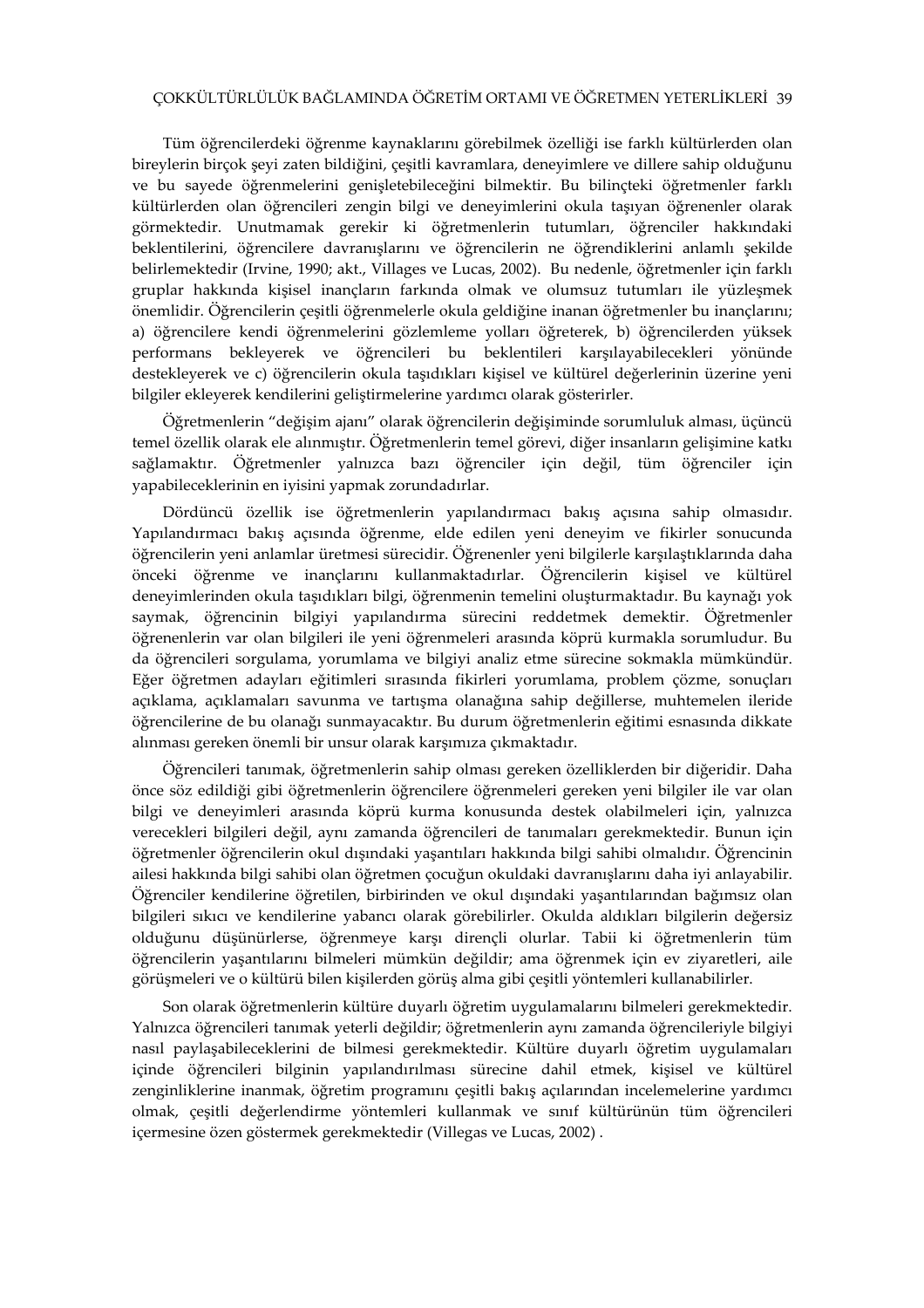Çokkültürlü eğitimde öğretmenlerin sahip olması beklenilen yeterliklerin yanı sıra çokkültürlü öğretim ortamlarının oluşturulması da büyük önem kazanmaktadır. Bu doğrultuda çokkültürlü bir öğretim ortamının nasıl oluşturulması gerektiği farklı stratejiler temelinde ele alınmaya çalışılmıştır.

#### Çokkültürlü Sınıf Ortamı

Hermans (2002), öğretmen yetiştiren programların temel sorumluluklarından birinin, öğretmen adaylarını çokkültürlü sınıf ortamları için hazırlamak olduğunu belirtmektedir. Rao (2005), çokkültürlü bir sınıf ortamının yaratılabilmesi için üç aşamalı bir eğitim modeli önermiştir. Öğretmen eğitiminin son sınıfında uygulanabileceği belirtilen modeldeki aşamalar; a) ders kapsamında çokkültürlü öğretmen eğitimi dersi verilmesi, b) ders kapsamında öğretmen adaylarına uygulama yaptırılması ve c) bir yıllık veya dönemlik olarak çokkültürlü ortamlarda alan uygulaması yaptırılması şeklinde belirtilmiştir. Moore (2001) ise, sınıf ortamında çokkültürlülüğü geliştirmek için çeşitli stratejiler önermektedir. Bu stratejileri; a) profesyonel gelişim, b) öğretmen beklentileri, c) öğretim programı ve d) öğretim olmak üzere dört kategoride sınıflandırmaktadır. İlk kategori olan profesyonel gelişimde, çokkültürlü bir ortamı yaratabilmek için öncelikle öğretmenlerin farklı kültürlere yönelik bilgi ve tutumlarını geliştirmeleri gerektiği belirtilmektedir. Moore'a (2001) göre bunun için atılabilecek ilk adım, toplumda yer alan çeşitli kültürleri tanımaktır. Farklı kültürleri tanıyan öğretmenler, sınıf ortamında farklı kültürel grupların iletişimleri ve davranışları konusunda içgörü sahibi olabilecektir. Diğer bir kategori olan beklentilerde ise öğretmenlerin öğrencilerinden beklentilerinin sınıf içi etkileşimi ve öğrencilerin öğrenmelerini etkilediği vurgulanmaktadır. Öğretmenlerin beklentileri artırarak ve farklılaşmış etkileşimleri en az düzeye indirgeyerek, sınıf ortamını önyargılardan arındırabileceği ve çokkültürlü bir ortam oluşturabileceği belirtilmektedir. Öğretim programının tasarlanması kategorisinde, bir programın önyargılardan, ayrımcılıktan arındırılması gerekliliğinin altı çizilmektedir. Önyargıların ve kalıpların sınıf ortamında tartışılabileceği, yanlış anlamların çeşitli örneklerle işlenebileceği ve çokkültürlülüğün ders ortamında ele alınabileceği, çeşitli kültürlerin edebiyatları, dilleri, sanatları ve müziklerinin ders kapsamında fark ettirilebileceği ifade edilmektedir. Öğretim kategorisinde de sınıf ortamında çokkültürlülüğü geliştirebilmek için çeşitli öğretim stratejilerinin işe koşulabileceği vurgulanmaktadır. Örneğin grup çalışmaları ile öğrencilerin çeşitli öğrenme stillerini kullanabilecekleri etkinlikler düzenlemeleri ve oluşturulan grupların çeşitliliğine özen göstermeleri gerektiği vurgulanmaktadır.

Villegas ve Lucas (2002), kültüre duyarlı öğretim stratejileri olarak a) ezbere karşın tüm öğrencilerin yeni öğrenmelerini anlamlandırmalarını cesaretlendirecek sınıf ortamı yaratmayı, b) öğrencilerin ilgisini çeken konuları araştırmaları için olanak sağlamayı, c) sınıfta tartışma ortamı yaratmayı, d) öğrencilerin yaşantılarına dair örneklerle yeni bilgiler sunmayı, öğrencilerin kültüründen yaşantı örnekleri vermeyi ve e) öğrencilerin yeni öğrenmeleri ile var olan deneyimleri arasında köprü kurmak amacıyla, öğrencilerin yaşantılarından kişileri öğrenme sürecine dahil etmeyi önermektedir.

Benzer şekilde Nagel da (Akt. Moore, 2001, s. 46) sınıf ortamında kullanılacak çeşitli stratejiler önermektedir. Bunlar; a) öğrencileri tanımak ve farklılıklara inanmak, b) önyargıları en az düzeye indirgemek, c) tüm öğrencilerin kültürel geçmişlerine değer vermek, d) aile katılımını sağlamak, e) sosyal becerilerin gelişmesine yardımcı olmak, f) sınıf ortamında etkileşime yer veren etkinlikleri uygulamak, g) adalet ve özen gösterme kavramları üzerine çalışmalar tasarlamak, h) çokkültürlülüğe ilişkin alanyazını takip etmek, i) kendi kültürünü yansıtmak ve k) eleştirel düşünmeyi destekleyici sorular sormak olarak sıralanmaktadır.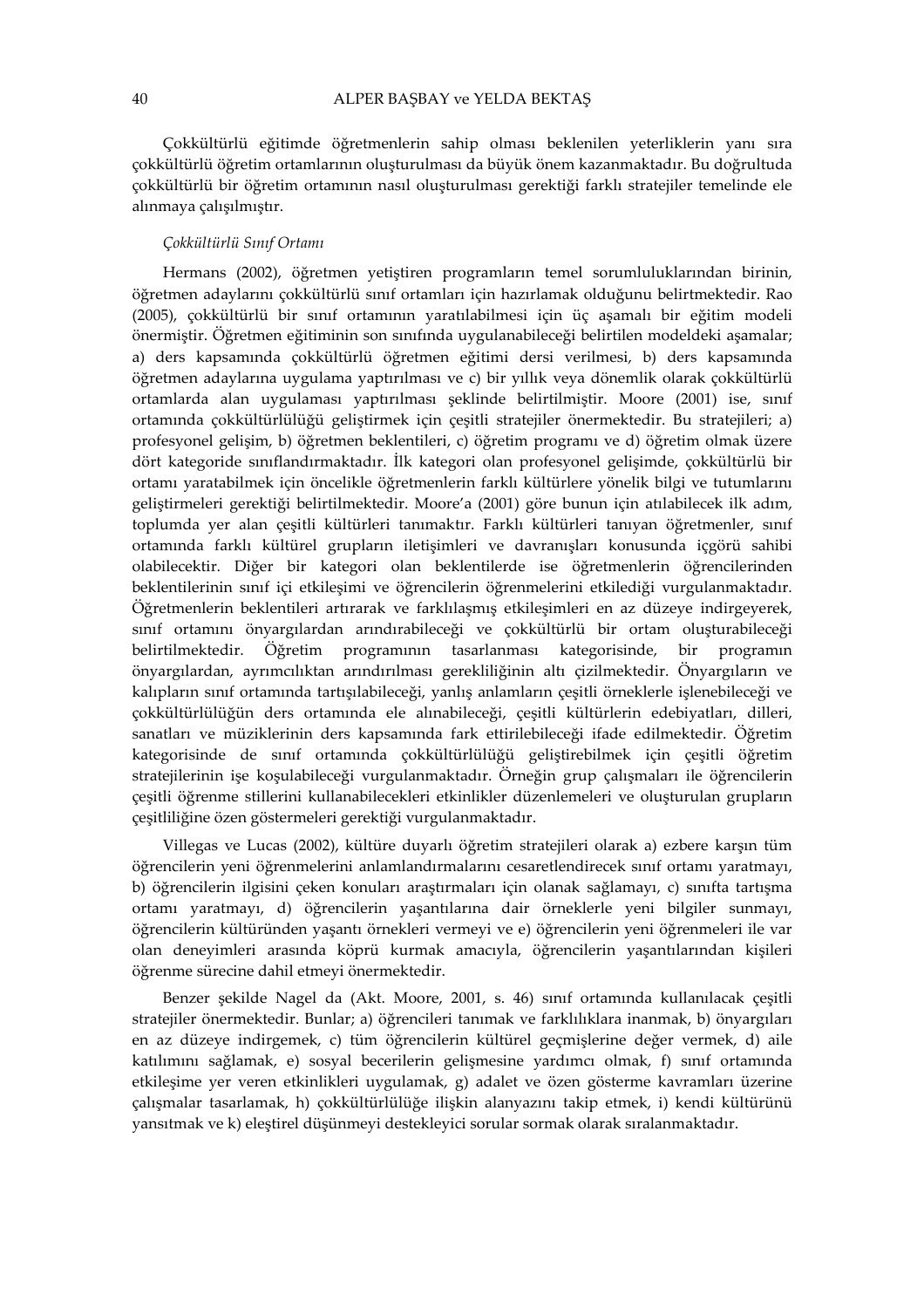# ÇOKKÜLTÜRLÜLÜK BAĞLAMINDA ÖĞRETİM ORTAMI VE ÖĞRETMEN YETERLİKLERİ 41

Taylor ve Quintana (2003), çokkültürlü eğitimin teknik uzmanlıktan ziyade, birtakım özelikleri gerektirdiğini ifade etmektedirler. Çokkültürlülüğe dayalı hazırlanmış bir eğitim programının neyin nasıl öğretileceğinin yanı sıra kimin öğreteceğine dayandığı vurgulanmaktadır. Öğretmenin kişisel özelikleri, farkındalığı ve bilinci bu programın uygulanmasında önemli bir boyut olarak dile getirilmektedir.

## Sonuç

Çokkültürlülük üzerine yapılan tartışmalarda karşıt görüşlerin ön plana çıktığı ve zıt kutuplarda yer alan iki görüşün sıklıkla dile getirildiği görülmüştür. Çokkültürlülüğe karşı çıkanların, bu anlayışın toplumsal yapı içerisinde bütünleşmeyi zedeleyici bir bakış açısını beraberinde getirdiğini vurguladıkları belirlenmiştir. Çokkültürlülüğü savunanların ise kültürel zenginliğin korunması ve farklı bireylerin sahip olduğu değerlerin önemsenmesi üzerinde durdukları anlaşılmıştır. Türkiye'deki alanyazında yeterince yer almasa da dünyada özellikle yardım hizmeti sunan meslekler için çokkültürlülük önemli bir çalışma konusu olarak karşımıza çıkmaktadır. Farklı kültürel değerlere sahip bireylerin bir arada bulunduğu sınıf ortamında görev yapacak öğretmenlerin bu değerlerin farkında olması, bu değerlere ilişkin bilgi sahibi olması, bu değerleri üstesinden gelinmesi gereken birer problem olarak görmemesi ve öğretim ortamını bu değerleri kullanarak zenginleştirmesi, mesleki yeterlikler olarak değerlendirilmektedir. Bu yeterlikler gruplandırıldığında, öğretmenlerin özellikle farkındalık, bilgi ve beceri boyutlarında çokkültürlü yeterliğe sahip olması gerektiği vurgulanmaktadır. Çokkültürlü öğretme-öğrenme ortamlarının yaratılması, öğretmenlerin bu yeterliklere sahip olmasının yanı sıra çeşitli stratejilerin de işe koşulmasına bağlıdır. Bu stratejiler temelde öğrencilerin sınıf ortamına kendi değerlerini yansıtabilecekleri bir atmosferin yaratılmasını gerektirmektedir.

Özellikle öğretmen yetiştiren fakültelerde bulunan eğitimcilerin çokkültürlü öğrenme ve öğretme süreçlerine dahil edilmelerinin önemli olduğu, bu doğrultuda onları gözlemleyen öğretmen adaylarının da öğreticileri model alabilecekleri ifade edilebilir. Teresa ve Pivera'nın (2004) vurguladığı gibi, kültürel duyarlılığı öğretmen adaylarına öğretmek yerine, çokkültürlü eğitim ortamı yaratıp öğrencilerin gözlem ve değerlendirme yapmalarına fırsat tanıyarak çokkültürlülüğü içselleştirmelerine katkıda bulunulabilir.

Çokkültürlü öğretim ortamının yaratılabilmesi için ileri sürülen görüşler incelendiğinde, hem öğretim programlarının tasarlanmasına hem de sınıf içi öğretmen-öğrenci yaşantılarını düzenlemeye ilişkin öneriler getirildiği görülmektedir. Öğretim ortamında öğretmenlerin tüm öğrencilerin kültürel geçmişlerine değer vermesi, farklılıkları kabul etmesi, öğrencilerin yaşantılarından örnekler vermesini desteklemesi, sosyal etkileşim ortamının yaratılması için çalışması ve öğrencilerin öğrenmelerini destekleyecek farklı yöntem ve teknikleri kullanması, çokkültürlü bir öğretim ortamının yaratılması için gerekli ve önemli bir çaba olarak değerlendirilebilir.

## Öneriler

Öğretmenlerin farklı kültürlere yönelik farkındalıklarını geliştirebilmeleri için toplumda yer alan farklı kültürel yapıları tanıtıcı eğitim faaliyetlerinin içinde yer almalarının uygun olacağı düşünülmektedir. Bu amaçla, öğretmenlik görevini yürütmekte olanlara hizmetiçi eğitim yoluyla, öğretmen adaylarına ise öğretim sürecinde çokkültürlü farkındalık, bilgi ve becerilerinin kazandırılması gerekliliğine inanılmaktadır. Bunun yanında aynı amaçla öğretmenlere yönelik kültürel değişim programlarının hız kazanmasının uygun olacağı düşünülmektedir.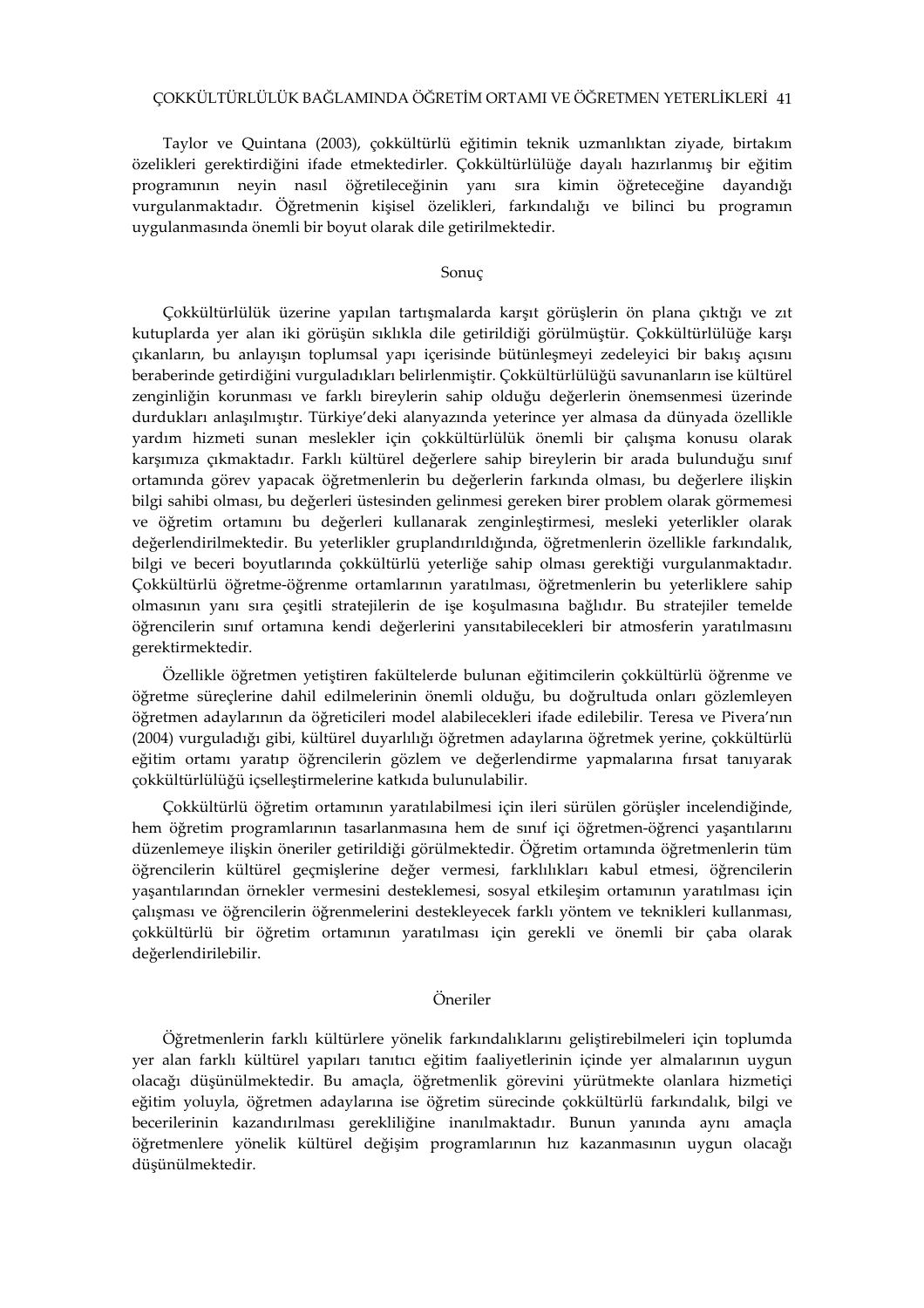Çokkültürlü eğitim etkinliklerinin eğitim programlarımızın tamamına yansıtılarak toplumu oluşturan bireylerin farklılıkları tanıma ve destekleme yönünde gelişimlerinin desteklenmesi gerekliliği önemli görülmektedir. Sadece öğretmen ve öğrencilerin değil, çeşitli yönetim kademelerinde görev yapan eğitim yöneticilerinin, kurumlarındaki farklılıkları başa çıkılması gereken bir sorun olarak değil, bir zenginlik olarak görmeleri konusunda yüreklendirilmeleri gerektiği düşünülmektedir. Bu konuda eğitim yönetici ve denetçileriyle çalışmaların yürütülmesinin uygun olacağı düşünülmektedir. Sayısal anlamda farklı kültürel unsurların bir arada bulunmasının, orayı sadece betimsel olarak çokkültürlü yapacağı, asıl olanın ise farklılıkların temsil edilebilme gücü olduğundan hareketle, farklılıkları taşıyan tüm unsurların eğitim sürecinde söz hakkı olduğu unutulmamalıdır.

Türkiye'de çokkültürlü öğretim ortamı ve öğretmenlerin kültüre duyarlılık yeterliklerine ilişkin yeterli sayıda çalışma olmadığı düşünülecek olursa, özellikle öğretmenlerimizin, öğretmen adaylarımızın ve öğretmen yetiştirmede görev alan öğretim elemanlarımızın çokkültürlü farkındalık, bilgi ve becerilerinin ortaya konulabilmesi için farklı bakış açılarıyla ele alınan ve farklı araştırma yöntemlerinin kullanıldığı çalışmaların yürütülmesinin uygun olacağı düşünülmektedir.

### Kaynakça

- Altınbaş, D. (2006). Avrupa ve çokkültürlülük: Fransa örneği. Stratejik analiz, 78: 52-61 [Online]: http://www.asam.org.tr/tr/yazidosyagoster.asp?ID=152 adresinden 14 Şubat 2008 tarihinde indirilmiştir.
- Bottomore, T. B. (1984). Toplum bilim (İkinci Baskı). İstanbul: Beta Yayım Dağıtım.
- Chan, K. C. (2002). The visible and invisible in cross-cultural movement experiences: Bringing in our bodies to multicultural teacher education. Intercultural Education, 13 (3), 245–257.
- CC-WISE. (2006). The project of cross cultural walk in the streets of europe. (2004-2006) [Online]: Retrieved on 26-June-2007, at URL: http://cc-wise.iccfound.org.
- Çetin, İ. (2005). Kent kültürü zenginliğinde etnik farklılıklar: Midyat örneği. Yayımlanmamış Yüksek Lisans Tezi. Ege Üniversitesi Sosyal Bilimler Enstitüsü.
- Ergin, S. (2000). Çağdaş müzik eğitimi ve temel özellikleri (Çokkültürlü müzik eğitimi). Müzikte 2000 Sempozyumu [Online]: http://www.kultur.gov.tr adresinden 26 Haziran 2007 tarihinde indirilmiştir.
- Ezera, H., Millet, S. & Patkins, D. (2006). Multicultural perspectives in the curricula of two colleges of education in Israel: The curriculum is a cruel mirror of our society. Teachers and teaching: Theory and practice, 12, 391–406.
- Fay, B. (2001). Çağdaş sosyal bilimler felsefesi çokkültürlü bir yaklaşım. İstanbul: Mart Matbaacılık.
- Gay, G. (2002). Preparing for culturally responsive teaching. Journal of Teacher Education, 53, 106-116.
- Gutmann, A. (2005). Çokkültürcülük tanıma politikası (İkinci Baskı). İstanbul: Yapı Kredi Yayınları.
- Güvenç, B. (1994). İnsan ve kültür (Altıncı Baskı). İstanbul: Remzi Kitabevi.
- Hermans, P. (2002). Intercultural education in two teacher-training courses in the north of the Netherlands. Intercultural Education, 13 (2), 183-199.
- Keim, J.,Warring. D, R, & Rau, R, (2001), Impact of multicultural training on school psychology and education students. Journal of Instructional psychology, 2 (4), 249-252.
- Kitsantas, A. & Talleyrand, R. M. (2005). The use of online resources to promote multicultural competencies among K-12 preservices teachers: A model for self-regulatory learning. Education, 125, 627-637.
- Kongar, E. (1996). Kültür ve bilim insanının sorumluluğu. Yıldız Teknik Üniversitesi açılış dersi. [Online]: http://www.kongar.org/makaleler/mak\_kulb.php adresinden 20 Ocak 2008 tarihinde indirilmiştir.